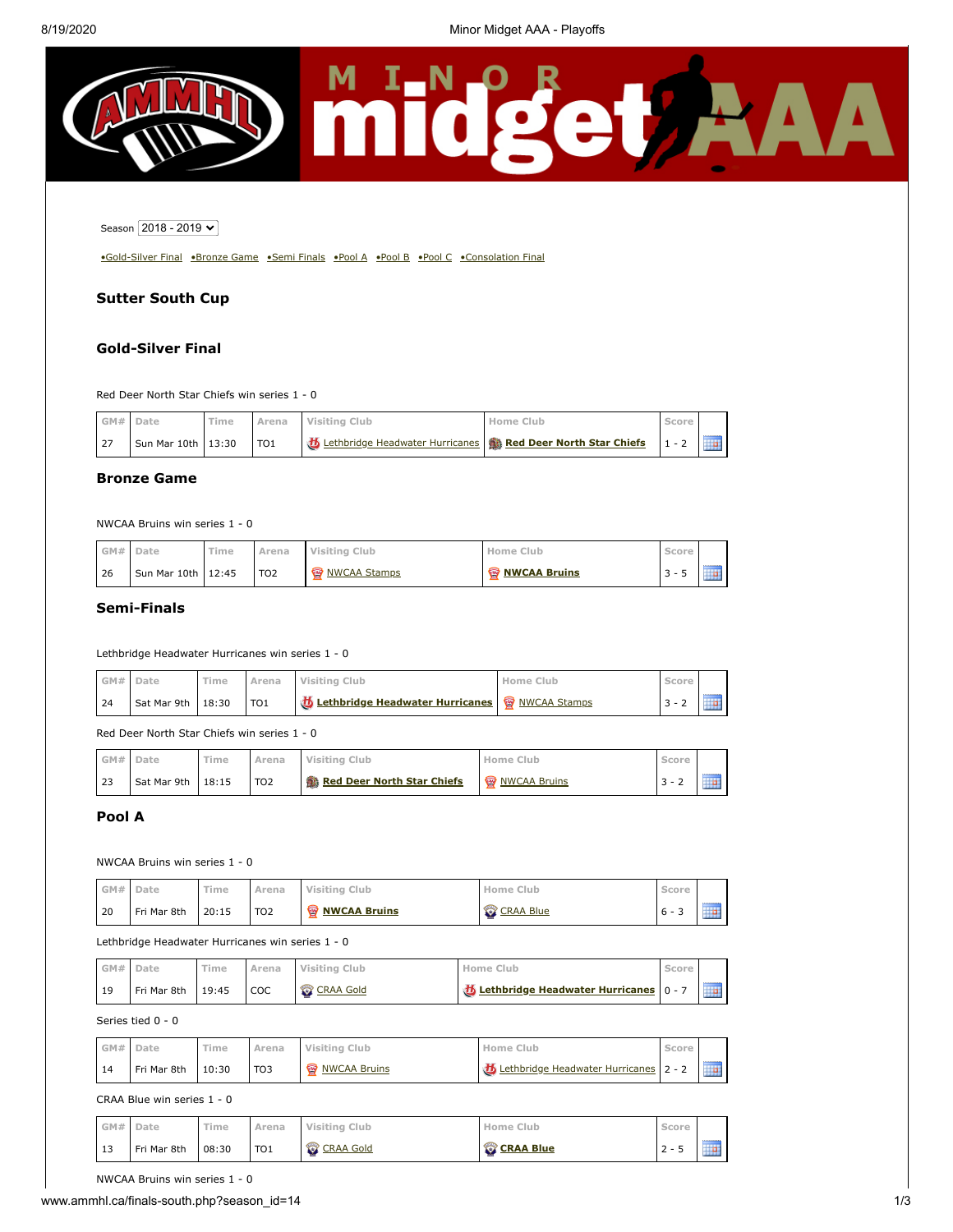| GM# | Date                | Time | Arena           | Visiting Club      | Home Club        | Score  |             |
|-----|---------------------|------|-----------------|--------------------|------------------|--------|-------------|
| 6   | Thu Mar 7th $13:00$ |      | TO <sub>3</sub> | <b>WCAA Bruins</b> | <b>CRAA Gold</b> | $\sim$ | 11111111111 |
|     | Series tied 0 - 0   |      |                 |                    |                  |        |             |

| GM# | Date                | Time | Arena           | Visiting Club    | Home Club                             | Score |                           |
|-----|---------------------|------|-----------------|------------------|---------------------------------------|-------|---------------------------|
|     | Thu Mar 7th $11:30$ |      | TO <sub>1</sub> | <b>CRAA Blue</b> | Lethbridge Headwater Hurricanes 4 - 4 |       | 11111111111<br><b>Tip</b> |

# <span id="page-1-0"></span>**Pool B**

### SEAC Tigers win series 1 - 0

| GM# | Date        | Time  | Arena           | Visiting Club         | Home Club            | Score |         |
|-----|-------------|-------|-----------------|-----------------------|----------------------|-------|---------|
| 18  | Fri Mar 8th | 19:30 | TO <sub>1</sub> | <b>W</b> NWCAA Stamps | <b>C</b> SEAC Tigers | $3 -$ | <b></b> |

# Red Deer North Star Chiefs win series 1 - 0

| GM# Date |             | Time  | Arena | Visiting Club           | Home Club                  | Score        |  |
|----------|-------------|-------|-------|-------------------------|----------------------------|--------------|--|
|          | Fri Mar 8th | 17:15 | COC   | <b>A</b> Okotoks Oilers | Red Deer North Star Chiefs | $\bigcap -4$ |  |

#### NWCAA Stamps win series 1 - 0

| GM# | Date        | Time  | Arena           | Visiting Club         | Home Club              | Score |            |
|-----|-------------|-------|-----------------|-----------------------|------------------------|-------|------------|
| 12  | Fri Mar 8th | 08:15 | TO <sub>2</sub> | <b>W</b> NWCAA Stamps | <b>CANCER ON DIETS</b> | 8 -   | 1111111111 |

### Red Deer North Star Chiefs win series 1 - 0

| GM# | Date        | Time  | <b>\rena</b>    | Visiting Club | lome i<br>Club             | score    |  |
|-----|-------------|-------|-----------------|---------------|----------------------------|----------|--|
| ᆠ   | Fri Mar 8th | 08:00 | TO <sub>3</sub> | SEAC Tigers   | Red Deer North Star Chiefs | $12 - 3$ |  |

### NWCAA Stamps win series 1 - 0

| GM# | Date                | Time | Arena           | Visiting Club         | Home Club                  | icore |  |
|-----|---------------------|------|-----------------|-----------------------|----------------------------|-------|--|
| 8   | Thu Mar 7th $14:00$ |      | TO <sub>1</sub> | <b>W</b> NWCAA Stamps | Red Deer North Star Chiefs |       |  |

Okotoks Oilers win series 1 - 0

| GM# | Date              | Time | Arena           | Visiting Club        | Home Club               | Score                           |  |
|-----|-------------------|------|-----------------|----------------------|-------------------------|---------------------------------|--|
|     | Thu Mar 7th 13:15 |      | TO <sub>2</sub> | <b>B</b> SEAC Tigers | <b>@</b> Okotoks Oilers | $\overline{\phantom{a}}$<br>0 - |  |

# <span id="page-1-1"></span>**Pool C**

Series tied 0 - 0

| GM#    | Date                             | Time  | Arena           | <b>Visiting Club</b> | Home Club                  | Score                          |            |
|--------|----------------------------------|-------|-----------------|----------------------|----------------------------|--------------------------------|------------|
| 22     | Sat Mar 9th                      | 08:15 | TO <sub>2</sub> | nom AC Avalanche     | <b>CNHA Blazers</b>        | $3 - 3$                        |            |
|        | CNHA Canucks win series 1 - 0    |       |                 |                      |                            |                                |            |
| GM#    | Date                             | Time  | Arena           | <b>Visiting Club</b> | Home Club                  | Score                          |            |
| 21     | Sat Mar 9th                      | 08:00 | TO <sub>1</sub> | <b>CNHA Canucks</b>  | <b>B</b> CBHA Blackhawks   | <b>Tip</b><br>$4 - 2$<br>Score |            |
|        | CNHA Blazers win series 1 - 0    |       |                 |                      |                            |                                |            |
| GM#    | Date                             | Time  | Arena           | <b>Visiting Club</b> | Home Club                  |                                |            |
| 16     | Fri Mar 8th                      | 13:15 | TO <sub>2</sub> | <b>CNHA Blazers</b>  | CBHA Rangers               | $8 - 5$                        | <b>Tip</b> |
|        | CBHA Blackhawks win series 1 - 0 |       |                 |                      |                            |                                |            |
| GM#    | Date                             | Time  | Arena           | <b>Visiting Club</b> | Home Club                  | Score                          |            |
| 15     | Fri Mar 8th                      | 10:45 | TO <sub>2</sub> | <b>AC Avalanche</b>  | <b>BIG CBHA Blackhawks</b> | $2 - 6$                        | <b>HP</b>  |
|        | CNHA Canucks win series 1 - 0    |       |                 |                      |                            |                                |            |
| $G$ M# | Date                             | Time  | Arena           | <b>Visiting Club</b> | Home Club                  | Score                          |            |
| 10     | Thu Mar 7th                      | 18:15 | TO <sub>2</sub> | <b>CNHA Blazers</b>  | <b>CNHA Canucks</b>        | $1 - 4$                        | <b>THE</b> |
|        | AC Avalanche win series 1 - 0    |       |                 |                      |                            |                                |            |
|        |                                  |       |                 |                      |                            |                                |            |